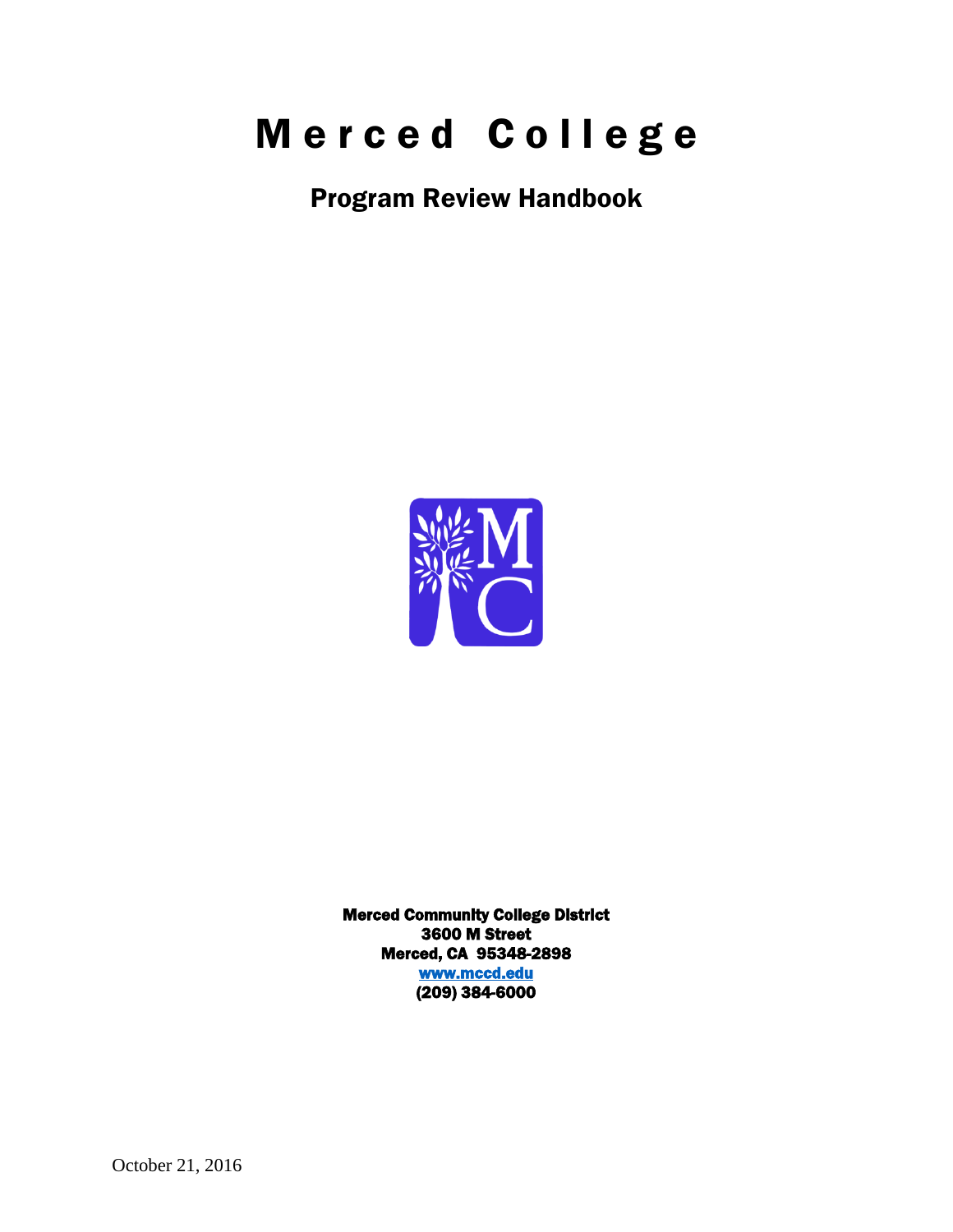## Program Review

## **Table of Contents**

#### [Introduction to Program Review](#page-2-0)

What is Program Review? Why Do We Engage in Program Review? What is the Program Review Process at Merced College? How is a Program Defined at Merced College?

#### **[Instruction](#page-7-0)**

Credit and Noncredit Programs Instructional Support Services

[Evaluation of Program Review Process](#page-17-0)

Glossary of Terms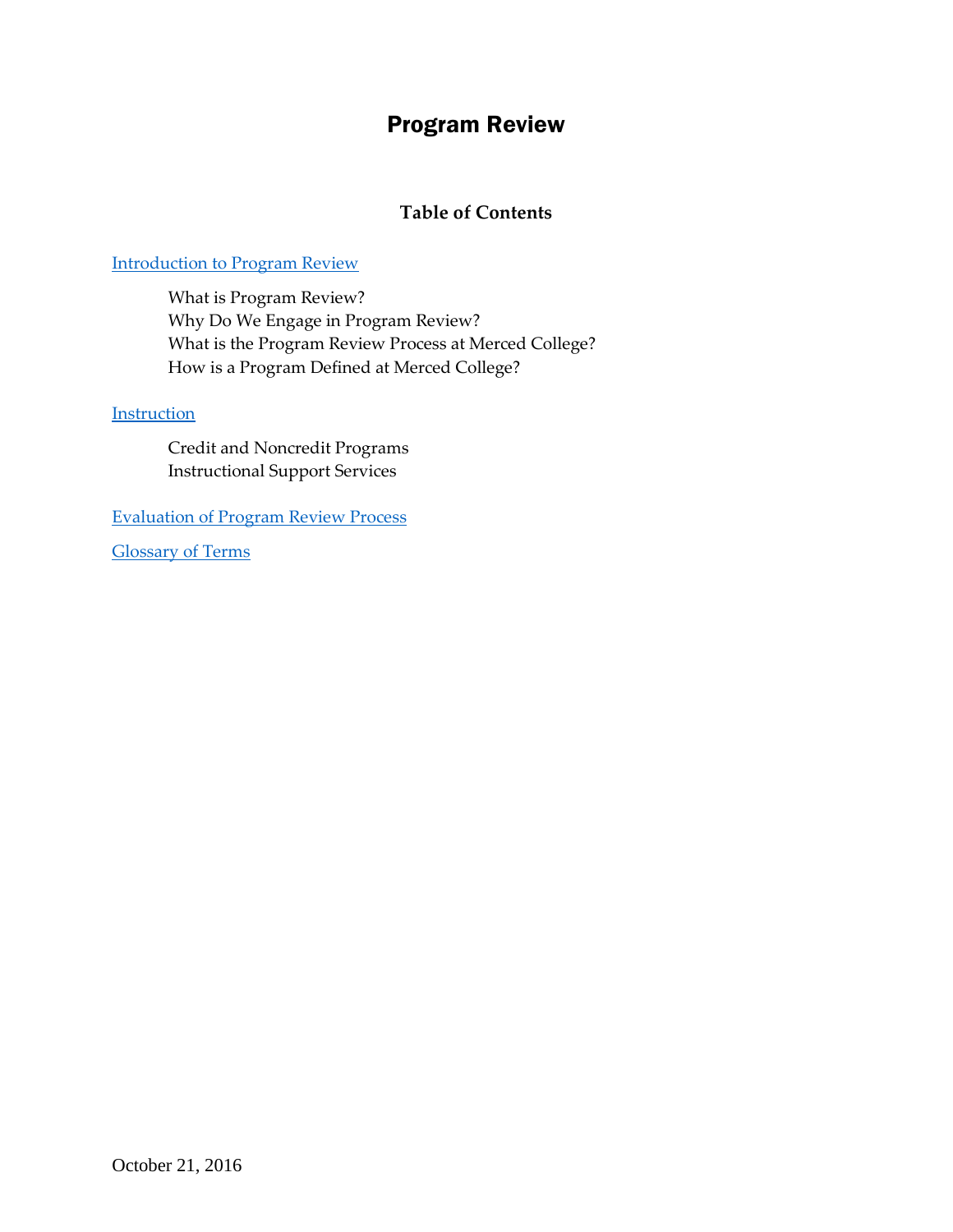#### Introduction to Program Review

<span id="page-2-0"></span>The purpose of the *Integrated Planning, Program Review and Shared Governance Handbook* is to:

- Describe the purposes, scope, and structure of the integrated planning and program review process;
- Suggest thoughtful preparations for the process;
- Provide instructions for preparing and submitting the comprehensive and annual program review and annual planning forms; explain the evaluation processes for both program review and annual planning;
- Describe the institutional priorities process that relies on the program review and annual planning documents;
- Describe the evaluation of the integrated planning and program review process itself.

The *Handbook* is reviewed and revised annually by the Assessment Review Committee (ARC) and EMPC, in response to users' requests for clarification and enhancement. Changes are proposed to EMPC and approved by College Council and Superintendent/President.

For definitions of terms used in this *Handbook*, please refer to the Glossary of Terms.

#### Program Review

As the internal (students' needs) and external (economy, discipline, etc.) environments change, it is important to assess our practices to ensure that we are meeting the outcomes and goals of the College and that our programs are designed to ensure fulfillment of the mission and student success. Program review is a dynamic process.

The program review process is a means for the College to ensure that it is meeting institutional student learning outcomes and the College's strategic plan goals and objectives. As such, it is important for you to demonstrate how the outcomes defined by your program, whether student learning outcomes (SLOs) or service area outcomes (SAOs), correlate with the institutional outcomes and strategic plan goals. SAOs differ from SLOs in that the focus is on service effectiveness. For example, an SAO might measure the effectiveness of new online registration tools. Also, within Instruction, course SLO assessments represent one method to determine if the program outcomes are being met. Other tools used to assess the success of program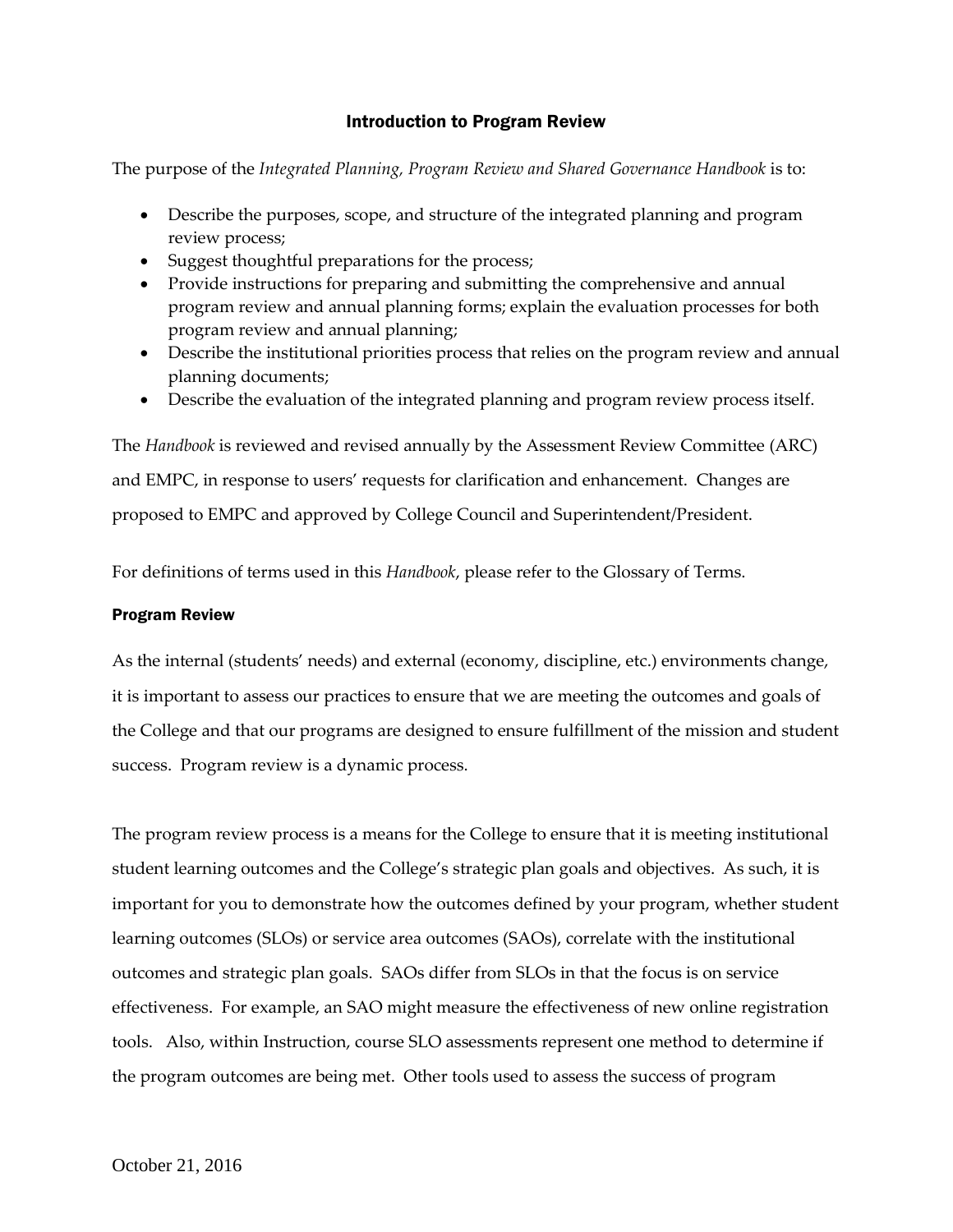outcomes include identified program SLOs, student success, retention, persistence, and other data. As you use these measures to write your program review, you have the opportunity to update the outcomes to meet the ever-changing needs of students and the discipline. Additionally, it is important that you identify the equipment, supplies, and personnel resources needed to meet the outcomes.

#### Engagement in program review process

Program review is the process through which we question: *How well are we doing what we said we were going to do.* The program review process allows all units, whether instructional or noninstructional, to review how well they are able to carry out the goals of the department, as well as evaluate how well the department has aligned itself within the larger frame of the District's mission, Strategic Plan goals and objectives, and institutional student learning outcomes. The self-evaluation process should drive planning at the department/program level, and through the integrated planning process at the institutional level as well.

Title 5 identifies program review as a "process for self-study and improvement by the faculty for the benefit of students" (Academic Senate for California Community Colleges, Resolution 09.05). Additionally, program review is mandated by the Accrediting Commission for Community and Junior Colleges (ACCJC). The expectations set forth by ACCJC are outlined in the [2012 Standards,](http://www.accjc.org/wp-content/uploads/2012/08/Accreditation-Standards_Revised-June-2012.pdf) as well as in the [rubric](http://www.accjc.org/wp-content/uploads/2011/10/CoverMemoAndRevisedRubric_10-28-2011.pdf) published by the ACCJC in 2007. ACCJC's goal is that institutions will perform at the *Sustainable Continuous Quality Improvement* level defined in the rubric:

- Program review processes are ongoing, systematic, and used to assess and improve student learning and achievement;
- The institution reviews and refines its program review processes to improve institutional effectiveness;
- The results of program review are used to continually refine and improve program practices resulting in appropriate improvements in student achievement and learning (*ACCJC Rubric for Evaluating Institutional Effectiveness, Part I: Program Review*).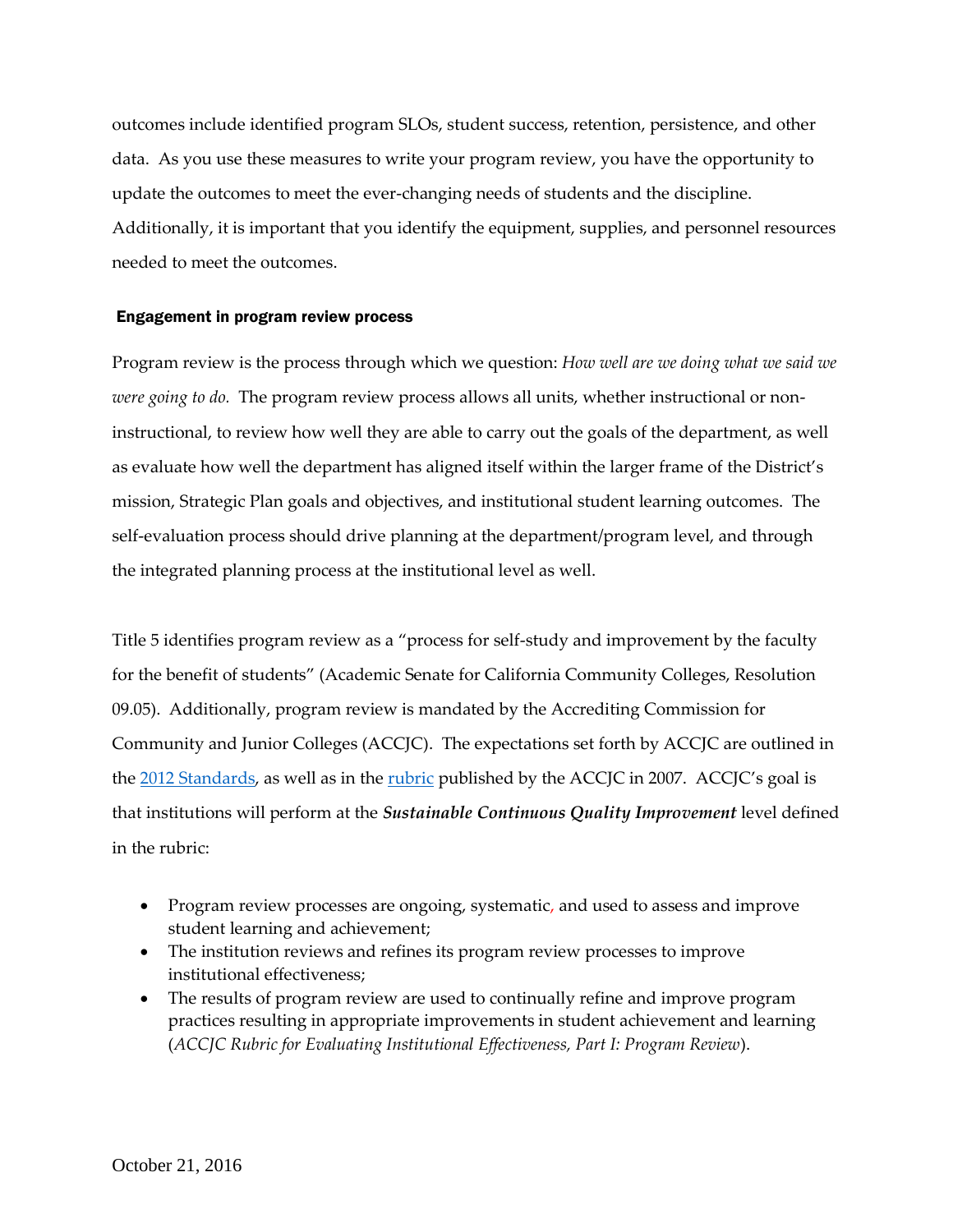Each department or unit has its own cyclical planning process, and these smaller planning processes feed directly into the larger collegewide master planning process and resource allocation. The assessment of institutional outcomes must also occur in order for the districtwide planning process to complete its cycle. As the graphic below indicates, there really is no end to the process—once the cycle has circled completely, it begins again. If each unit is working effectively, then the success of each unit will contribute to the overall effectiveness of the College.



#### Process for Program Review

Merced College's program review cycle includes both comprehensive reviews and annual updates. Below is a graphic showing the correlation between the comprehensive and annual reviews.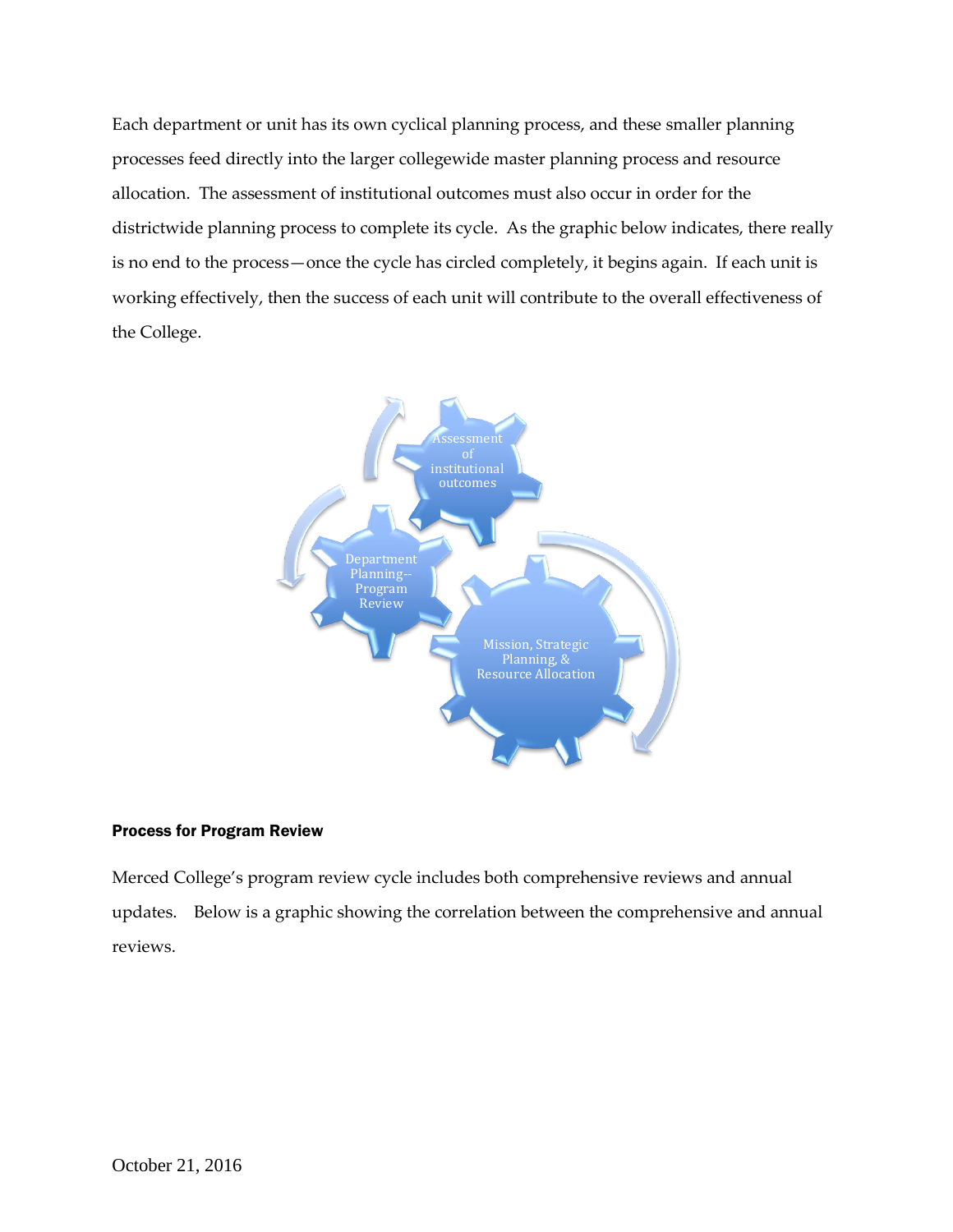

The planning process begins with the smallest unit. The review will be completed and submitted to an area dean, director, or manager. The original reviews and the summary documents will be reviewed by the appropriate program review peer committee. Once the peer evaluation has been completed, the reviews will move to one of the master planning committees. Once at the master planning committees, the documents will be reviewed and used as evidence to determine the priority of items requested through resource allocation and to provide direction for institutional planning. A compilation of all the review summaries will then go to EMPC, where a college-wide review will be completed. Thus, the program review process is critical to the College's strategic planning and resource allocation processes.

#### Definition of Program

*Program* has several different meanings at Merced College, depending on the area. For the purposes of Instructional Program Review, a program within **instructional areas** is defined as a group of courses with some characteristics in common such as the following (Academic Senate, *Resolution 12-11*):

- 1. Serve a common purpose in terms of the reasons that students take them, for example:
	- prepare for college-level work in a major (Basic Skills);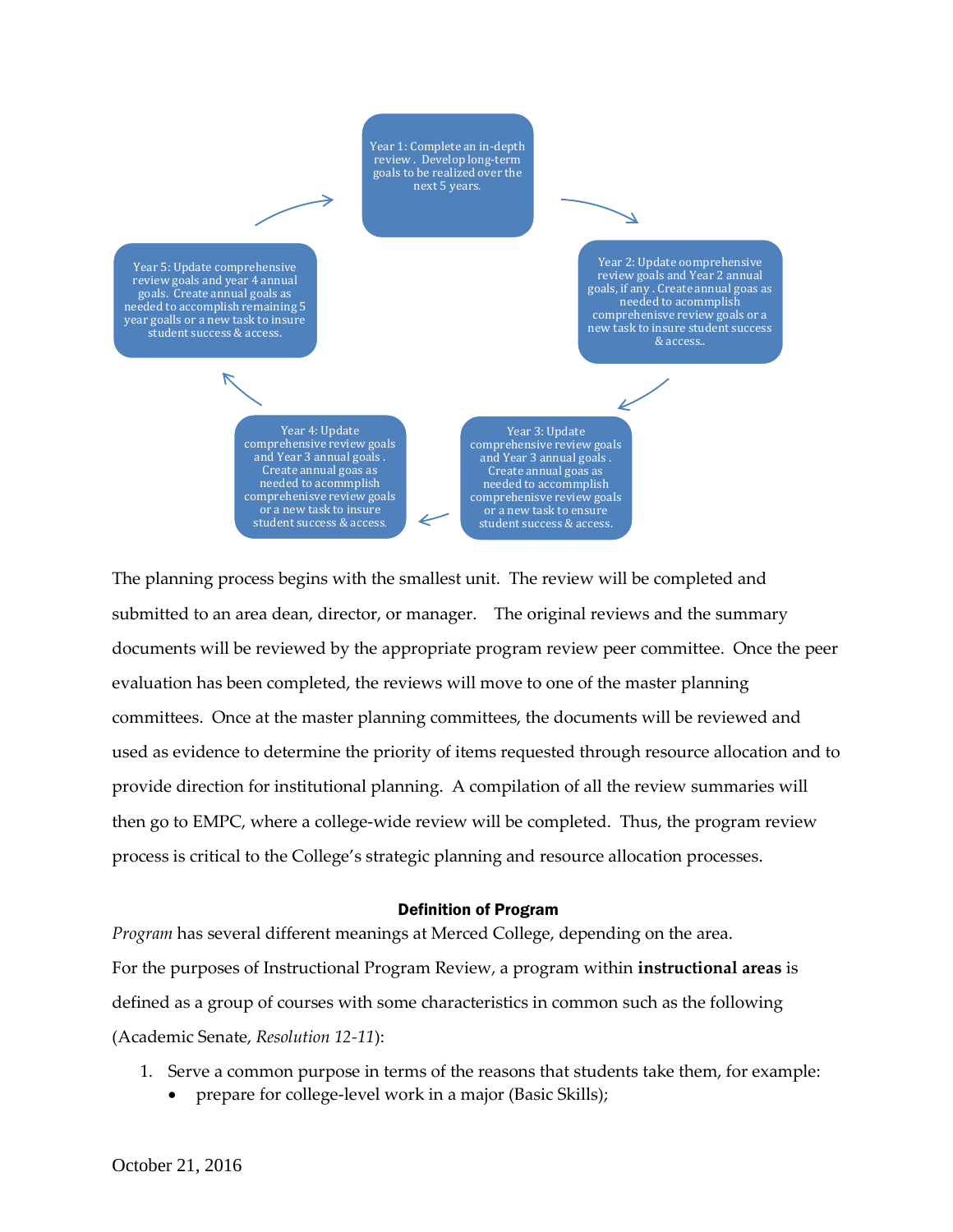- satisfy a general education requirement for graduation or transfer (that is, students would choose alternatives among the grouped courses);
- offer similar occupational training (CSA, T-Tech, Human Services);
- usually or often taken as a sequence.
- 2. Are directed toward a degree or certificate:
	- required for an associate degree or a certificate.
- 3. Address a common discipline:
	- are grouped under the same TOP code;
	- example: Speech or Geography.
- 4. Serve a common group of students, for example:
	- Puente Program or Honors Program.

**Non-instructional areas** define a program in terms of department. For example, within Student Services, Disabled Student Programs & Services (DSPS) is a program.

Basically, the goal is to review a program in a way that makes sense by determining the best fit. For example, if there were two Student Services departments that shared a great deal of information, it might make sense to review them as one program, making sure to discuss both departments in the review. The key is that all areas of the college should be involved in the program review process.

Program review is an integral component of the integrated planning process at Merced College. It is critical that the document be prepared collaboratively by the members of the department, and even by those outside the department. Careful attention needs to be paid to evidence supporting the goals, plans, and resources identified within each review.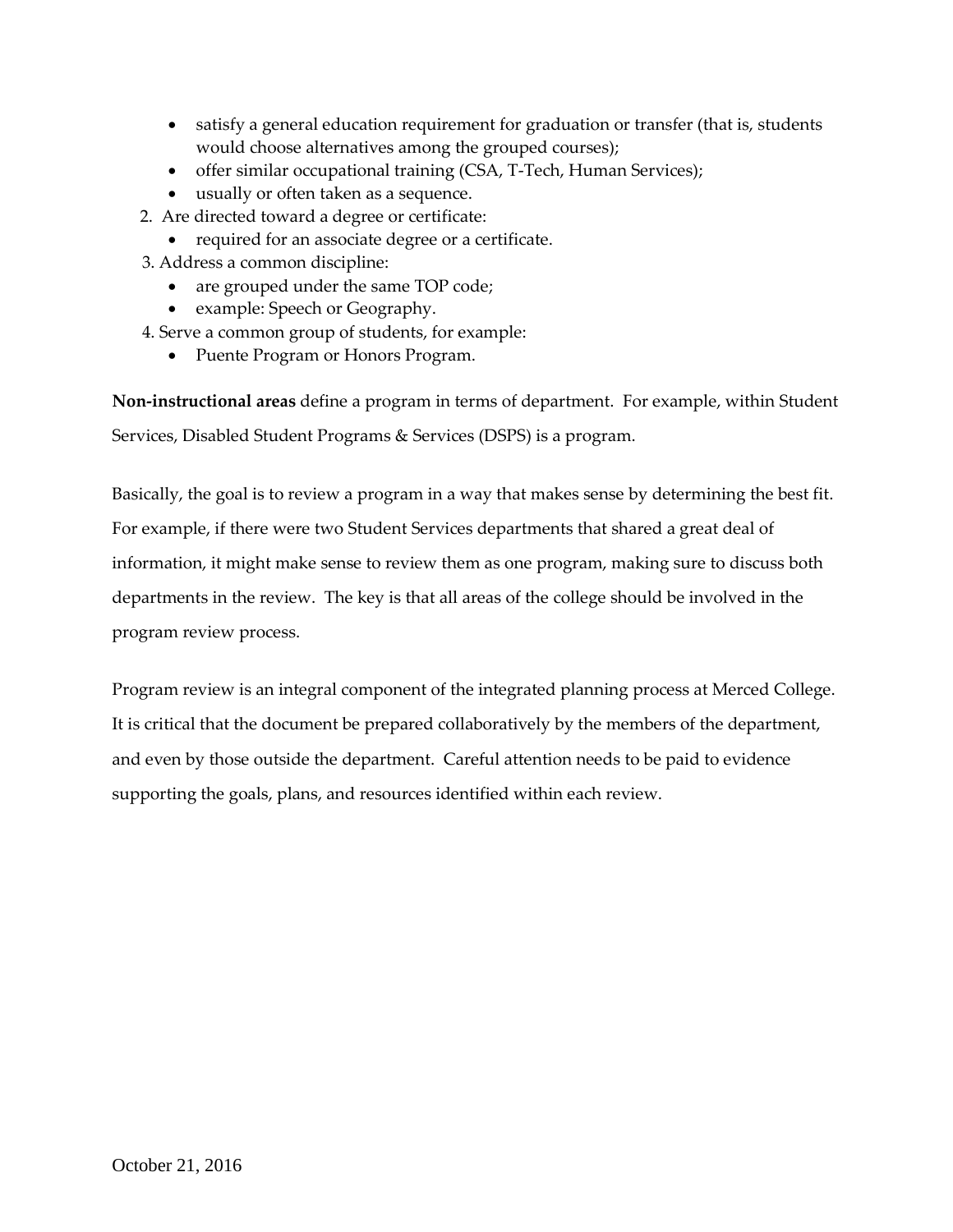#### Instructional Program Review

#### <span id="page-7-0"></span>Introduction

Because Program Review is an integral part of the planning and resource allocation process, the program review timeline is linked to the resource allocation calendar. Instructional program reviews are started in the fall semester and completed in early spring semester, **no later than the end of March.** This allows time for the peer review process to occur between March and the end of the semester to ensure that program reviews are ready to be used in the integrated planning, program review, and resource allocation processes that will continue at the start of the fall semester.

The review process begins at the faculty level. Although one faculty member may be responsible for entering the information into the module, all discipline faculty need to participate. Institutional Research provides data relevant to each program for the faculty to analyze and incorporate into the review process. It is recommended that this be an ongoing topic at cohort or discipline meetings.

Once a review has been completed and submitted using the electronic program review module, the review is evaluated by the cohort assessment trainer (CAT). CATs represent the Instructional Program Review and Student Learning Outcomes Assessment Committee (IPRSLOAC). CATs assess each program review in their cohorts to determine if they are complete and comprehensive, or if further work is needed. If a CAT does not support a review, the review and the CAT's comments about the review (included on the CAT Rubric) are returned to the originator(s) of the review for revision of the report.

Upon completion of revisions, the review is submitted to IPRSLOAC. At this point, the area dean is required to read each review, complete a rubric for each review, and compose an area summary for all program reviews in the area. The dean may recommend edits and/or additions to the program review document, but the faculty member is not required to make the recommended changes. If the faculty member chooses not to make the recommended changes, the dean may submit a minority addendum. The Vice President of Instruction also looks over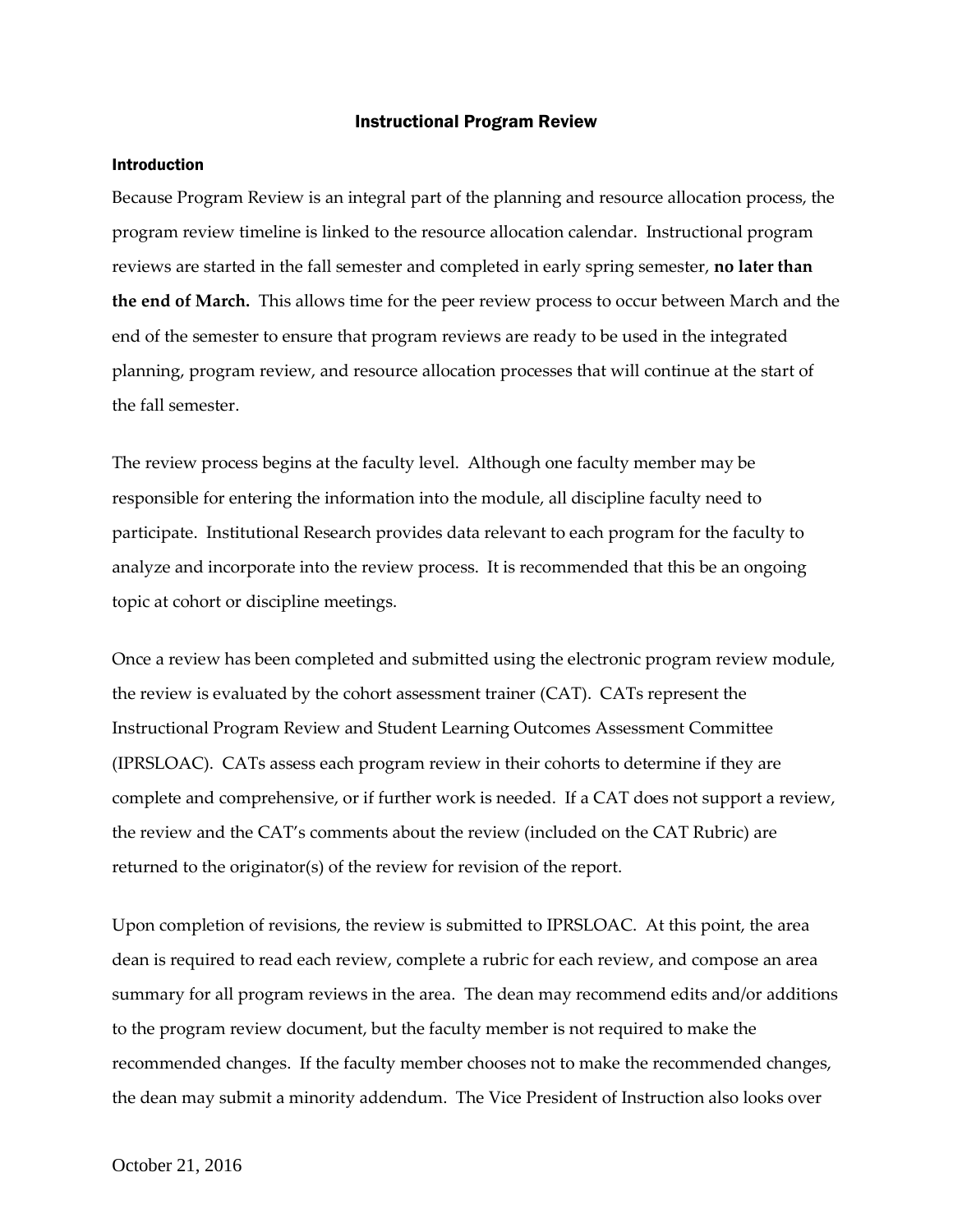all program reviews. However, the recommendations should result in a stronger program review document. The area summaries are then forwarded to IMPC for "review, approval, and resource request prioritization" (Academic Senate, *Resolution 12-11*). Once launched in the CurricUNET program review system, completed program reviews are available for viewing at any time in the integrated planning, program review, and resource allocation process.

Because IPRSLOAC is a subcommittee of the Academic Senate, all actions taken by IPRSLOAC are reported to the Academic Senate. From IMPC, the report is forwarded to the various master planning committees and to ARC for review and use in the integrated planning process.

The following chart shows the program review approval process. The CAT and dean may suggest revisions to the program review document.

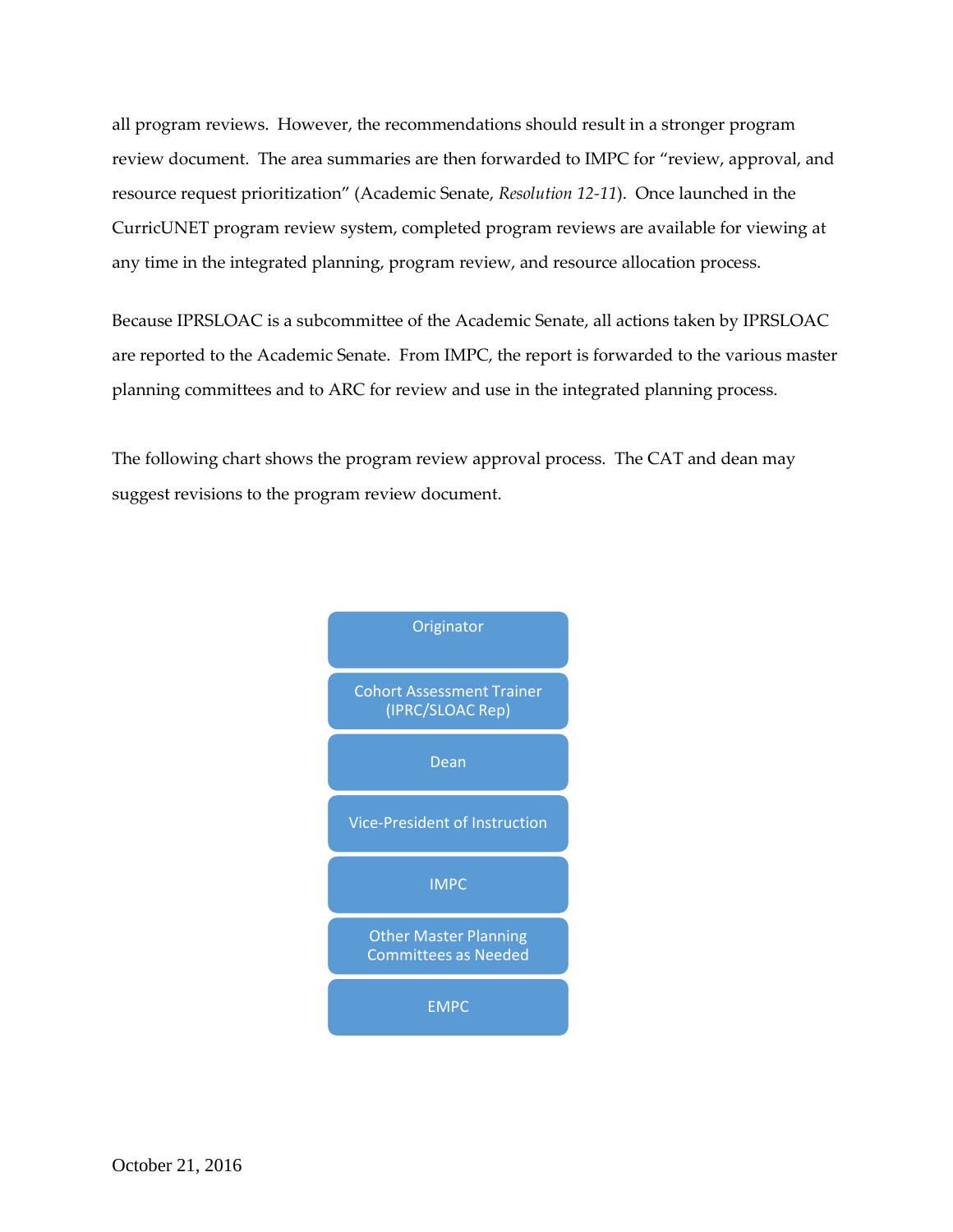#### What resources are available to me as I begin to draft my program's self-study?

The *Handbook* will guide you through both the program review process and the CurricUNET Program Review Module, where you will input your report.

To help facilitate the program review process, a CAT is available to answer questions and guide you to necessary resources. The IPR coordinator is also available to assist you in the completion of your IPR report. Please utilize the services and expertise these individuals can share. The coordinator can help answer many of your questions and/or run interference if you are having problems with the data, interpretation of questions, formatting, etc.

An instructional program review (IPR) [website](https://mc4me.mccd.edu/IPR/default.aspx) is available via the MC4Me portal. This website is a key resource for completing your program's self-study and includes helpful options that may be accessed from the IPR home page. Critical links include: Program Data Sets; Glossary of Terms; Web Resources (i.e., surveys, labor market information), etc.

Thank you for your time and willingness to improve student success at Merced College. If you need assistance in completing your program review follow this link: [https://mc4me.mccd.edu/IPR/default.aspx.](https://mc4me.mccd.edu/IPR/default.aspx)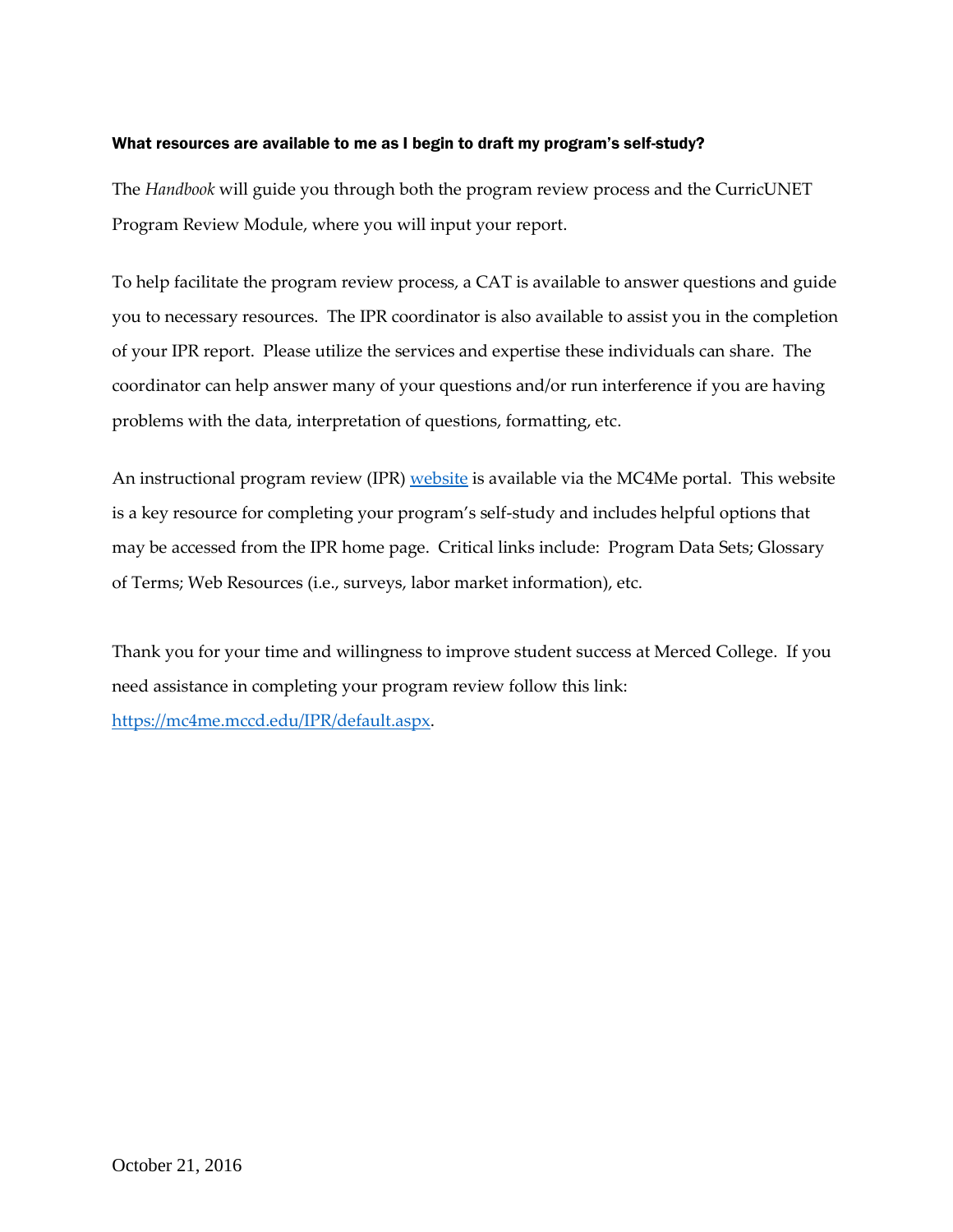#### General Suggestions for a Successful Process

- 1. Begin the process early. The program review process should start in fall and conclude no later than the end of March.
	- **a.** Identify the lead faculty and/or committee that will lead the charge **by the end of the spring semester for a review to begin in fall.**
	- b. Create a timeline of activities and tasks.
		- i. Plan ample time to collect and analyze needed data and time to discuss issues related to planning and program review.
		- ii. Make sure your timeline includes time to draft, review, receive feedback on, and revise your responses.
- 2. Invite all relevant constituencies to participate in the process. This could include, but is not limited to:
	- a. Faculty from all sites—Merced, Los Banos, and other off-campus sites;
	- b. Advisory committee members;
	- c. Instructional Deans;
	- d. Students;
	- e. Student Services programs with which you have partnerships.
- 3. Please answer all questions thoughtfully, fully, and accurately, but be as concise as you can.
- 4. If you are stuck at any point in the process, contact your CAT or one of the SLO/PR coordinators.
- 5. Please define any acronyms you use in your documents, so that the readers can understand your meaning.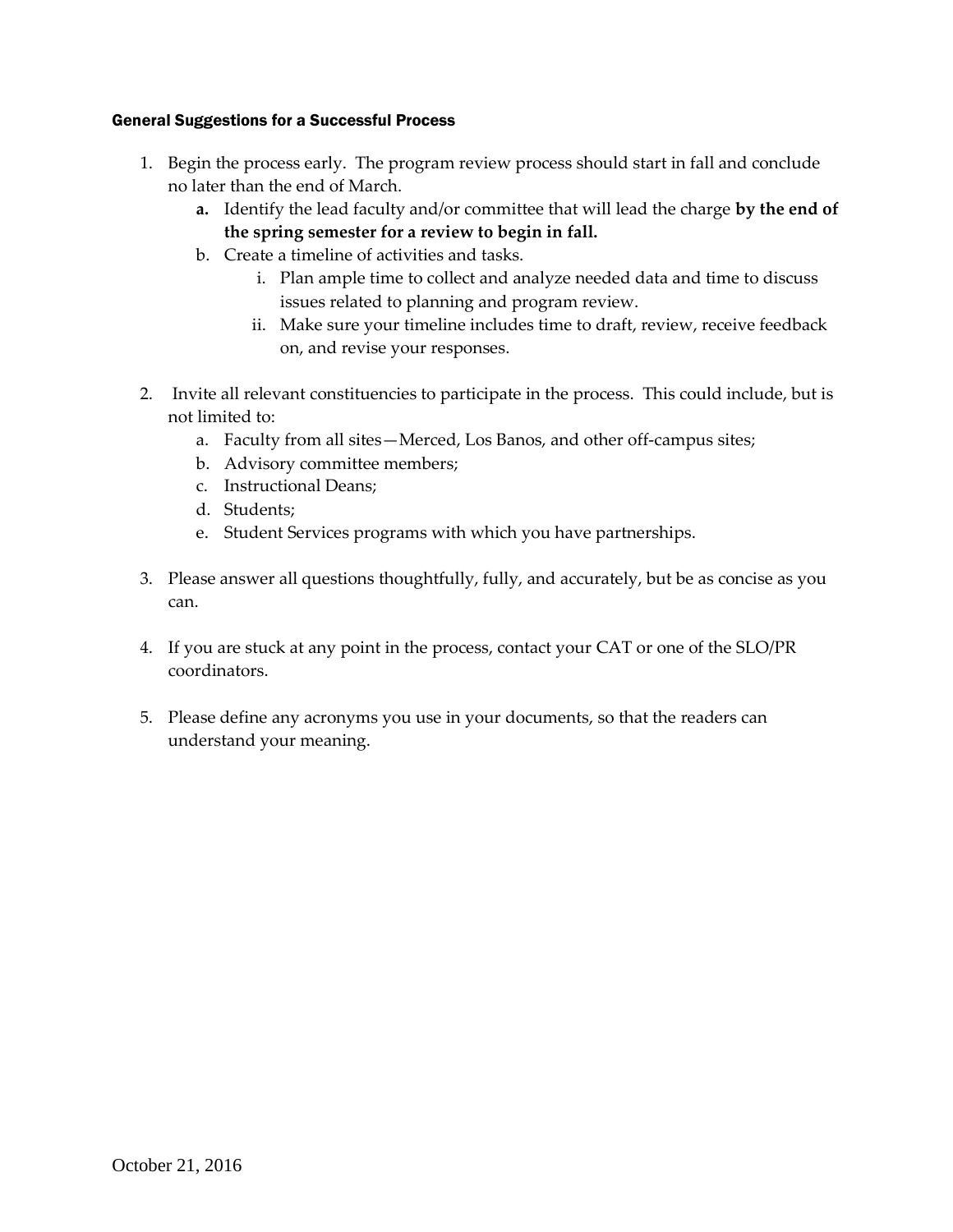| <b>Instructional Program Review Evaluation Criteria</b><br>2012-13 |                                                                                                                                                                                                                                                                                                                                            |  |  |  |  |  |
|--------------------------------------------------------------------|--------------------------------------------------------------------------------------------------------------------------------------------------------------------------------------------------------------------------------------------------------------------------------------------------------------------------------------------|--|--|--|--|--|
|                                                                    |                                                                                                                                                                                                                                                                                                                                            |  |  |  |  |  |
| Overall                                                            | Identifies program type (annual or complete) and year.<br>٠<br>All sections are complete.<br>٠<br>Document is well written.<br>Evidence of dialogue is pervasive throughout the document.                                                                                                                                                  |  |  |  |  |  |
| <b>Section I: Description of the Program</b>                       |                                                                                                                                                                                                                                                                                                                                            |  |  |  |  |  |
| <b>Program Mission</b>                                             | Has a mission statement that defines its purpose and scope.<br>$\bullet$<br>Makes its mission statement and goals readily available to<br>٠<br>students and the rest of the campus community.<br>Program mission is connected to the Merced College<br>٠<br>mission.                                                                       |  |  |  |  |  |
| Program History &<br>Description                                   | Describes history of program development and<br>$\bullet$<br>evolution, including changes or growth in other<br>programs that have significantly impacted the program.<br>Provides a comprehensive description of the program<br>٠<br>included in the review.                                                                              |  |  |  |  |  |
| <b>Resources</b>                                                   | A thorough explanation of facilities and equipment, and<br>٠<br>technology used by the program is included in the<br>review.<br>All sites and modalities are considered in the<br>explanation.<br>The extent to which these resources meet program needs<br>is discussed.                                                                  |  |  |  |  |  |
| <b>Staffing</b>                                                    | Program staffing is clearly described with regards to:<br>FTEF for both full- and part-time faculty;<br>Actual number of full-time faculty;<br>Actual number of part-time faculty;<br>Number of support staff;<br>Reassigned time for program managers,<br>coordinators, or other;<br>An organization chart is included where appropriate. |  |  |  |  |  |
| Professional<br>Development                                        | Professional development activities undertaken by<br>$\bullet$<br>faculty and staff in the program have been included.<br>Professional development expectations for the faculty<br>and staff in the program have been defined.<br>Professional development needs, if any, have been<br>identified.                                         |  |  |  |  |  |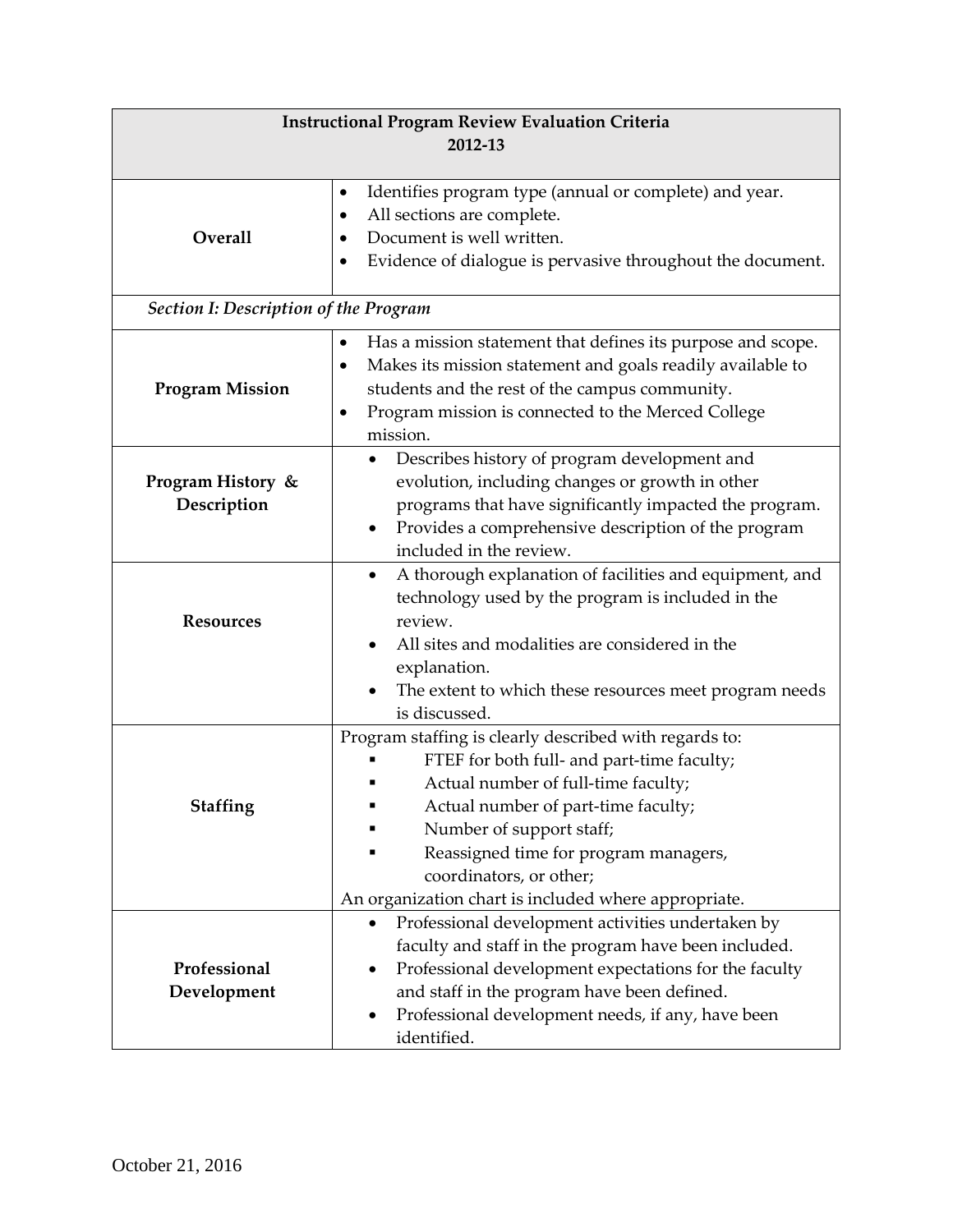| Curriculum                                             | All courses in the program are current according to Title<br>$\bullet$<br>5 (every six years for non-CTE courses and every two<br>years for CTE courses).<br>Changes, updates, or revisions to degrees, certificates,<br>mission statement, and/or SLOs are explained.<br>Recommended course sequence is up-to-date and an<br>explanation of how it is advertised to students is<br>included.<br>Section II: External Factors (Not all sections will apply to all programs) |  |  |  |  |
|--------------------------------------------------------|-----------------------------------------------------------------------------------------------------------------------------------------------------------------------------------------------------------------------------------------------------------------------------------------------------------------------------------------------------------------------------------------------------------------------------------------------------------------------------|--|--|--|--|
| <b>External Factors</b>                                | External factors are identified and the impact the factors<br>have on the program is explained.                                                                                                                                                                                                                                                                                                                                                                             |  |  |  |  |
| <b>Advisory Committee</b>                              | Advisory Committees are identified and the role(s),<br>$\bullet$<br>membership, and how the committee's<br>recommendations are implemented is included.<br>External reviewers are identified, their functions are<br>$\bullet$                                                                                                                                                                                                                                              |  |  |  |  |
| <b>External Reviewer</b>                               | explained, and the reviewer's findings are included.<br>An explanation of the impact of reviewer's findings on<br>the program is included.                                                                                                                                                                                                                                                                                                                                  |  |  |  |  |
| <b>Grant Restrictions</b>                              | Grants and grant goals are identified.<br>Each grant goal is connected to a program goal.<br>A summary of activities related to grant goals is<br>included.                                                                                                                                                                                                                                                                                                                 |  |  |  |  |
| <b>Section III: Reflection on Prior Program Review</b> |                                                                                                                                                                                                                                                                                                                                                                                                                                                                             |  |  |  |  |
| <b>Response to Prior Year's</b><br>Goals               | Description of the progress that has been made towards<br>each program goal from the previous review is provided.                                                                                                                                                                                                                                                                                                                                                           |  |  |  |  |
| <b>Section IV: Identification of Outcomes</b>          |                                                                                                                                                                                                                                                                                                                                                                                                                                                                             |  |  |  |  |
| Program<br><b>Student Learning</b><br>Outcomes<br>Grid | All courses within the program are mapped to the<br>program SLOs and to relevant Institutional SLOs.<br>SLO Grid is current, following any changes to courses,<br>course SLOs or program SLOs.                                                                                                                                                                                                                                                                              |  |  |  |  |
|                                                        | Program Assessment Matrix is current to facilitate the<br>$\bullet$<br>completion of course and program SLOs.                                                                                                                                                                                                                                                                                                                                                               |  |  |  |  |
|                                                        | Section V: Review of Data (Quantitative and Qualitative)                                                                                                                                                                                                                                                                                                                                                                                                                    |  |  |  |  |
| Access                                                 | Demographics of students served in the program(s) are<br>٠<br>identified (age, gender, ethnic/racial breakdowns, etc.)<br>Program demographics are compared across different<br>٠<br>sites, times, and modalities.                                                                                                                                                                                                                                                          |  |  |  |  |
| <b>Program Assessments:</b><br><b>SLOs</b>             | The findings of student learning outcomes assessments<br>$\bullet$<br>completed since the last review are discussed.                                                                                                                                                                                                                                                                                                                                                        |  |  |  |  |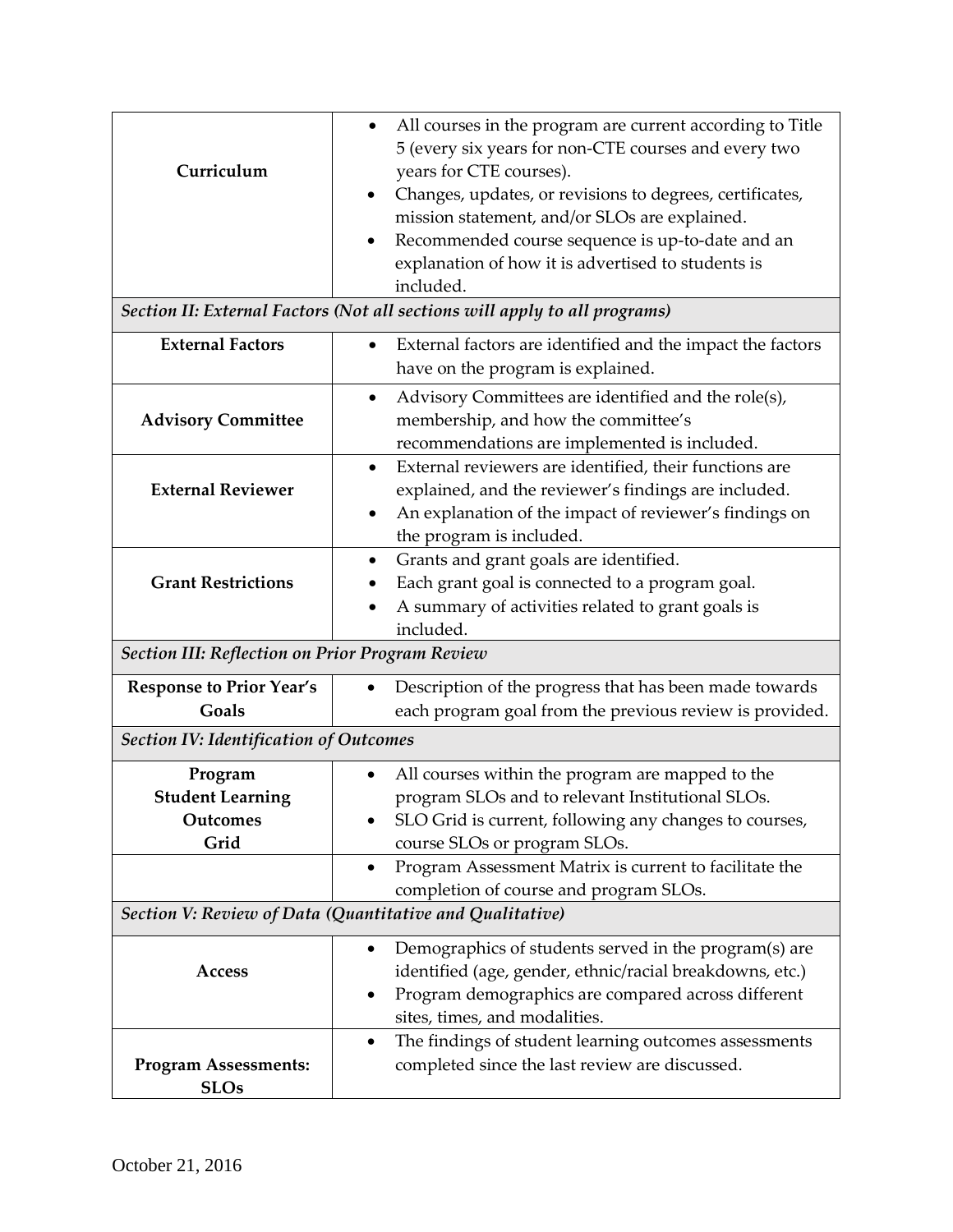|                                             | Program SLOs are assessed for each comprehensive                                                                      |  |  |  |  |  |
|---------------------------------------------|-----------------------------------------------------------------------------------------------------------------------|--|--|--|--|--|
|                                             | review                                                                                                                |  |  |  |  |  |
|                                             | Required data is included:                                                                                            |  |  |  |  |  |
|                                             | Retention                                                                                                             |  |  |  |  |  |
| <b>Program Assessments:</b>                 | <b>Success</b>                                                                                                        |  |  |  |  |  |
| <b>Other Outcomes and</b>                   |                                                                                                                       |  |  |  |  |  |
| <b>Measures</b>                             |                                                                                                                       |  |  |  |  |  |
| Section VI: Analysis of Data and Evaluation |                                                                                                                       |  |  |  |  |  |
| <b>Student Access</b>                       | Key findings of student demographics are analyzed and<br>$\bullet$<br>explained (when possible).                      |  |  |  |  |  |
| <b>Program Assessments:</b><br><b>SLOs</b>  |                                                                                                                       |  |  |  |  |  |
| <b>Program Assessments:</b>                 | Required data is analyzed and an evaluation is provided.<br>Optional: results of other outcomes identified in section |  |  |  |  |  |
| <b>Other Outcomes</b>                       | 5C are analyzed and clear conclusions have been drawn                                                                 |  |  |  |  |  |
|                                             | from the findings.                                                                                                    |  |  |  |  |  |
| <b>Overall Program</b>                      | The strengths and weaknesses of the program are<br>$\bullet$                                                          |  |  |  |  |  |
| <b>Evaluation and</b>                       | identified.                                                                                                           |  |  |  |  |  |
| Improvement                                 | The conclusions drawn in this section are based on a                                                                  |  |  |  |  |  |
|                                             | careful and precise analysis of all components of the                                                                 |  |  |  |  |  |
|                                             | review.                                                                                                               |  |  |  |  |  |
| <b>VII: Planning for 5 Years</b>            |                                                                                                                       |  |  |  |  |  |
|                                             | Goals are based on the conclusions made in Overall<br>$\bullet$                                                       |  |  |  |  |  |
|                                             | Program Evaluation section.                                                                                           |  |  |  |  |  |
|                                             | When necessary, goals from previous year have been                                                                    |  |  |  |  |  |
|                                             | carried forward to current year.                                                                                      |  |  |  |  |  |
|                                             | Goals are connected to program student learning                                                                       |  |  |  |  |  |
| Goals                                       | outcomes, the Merced College Strategic Plan and /or                                                                   |  |  |  |  |  |
|                                             | institutional learning outcomes when applicable.                                                                      |  |  |  |  |  |
|                                             | Each action plan is complete, including timelines,                                                                    |  |  |  |  |  |
|                                             | persons responsible, means of assessment, and                                                                         |  |  |  |  |  |
|                                             | benchmarks for each goal                                                                                              |  |  |  |  |  |
|                                             | Necessary resources are identified. Explanations of how                                                               |  |  |  |  |  |
|                                             | the resource will help the program to achieve the goal                                                                |  |  |  |  |  |
|                                             | are included. Quotes are included when appropriate.                                                                   |  |  |  |  |  |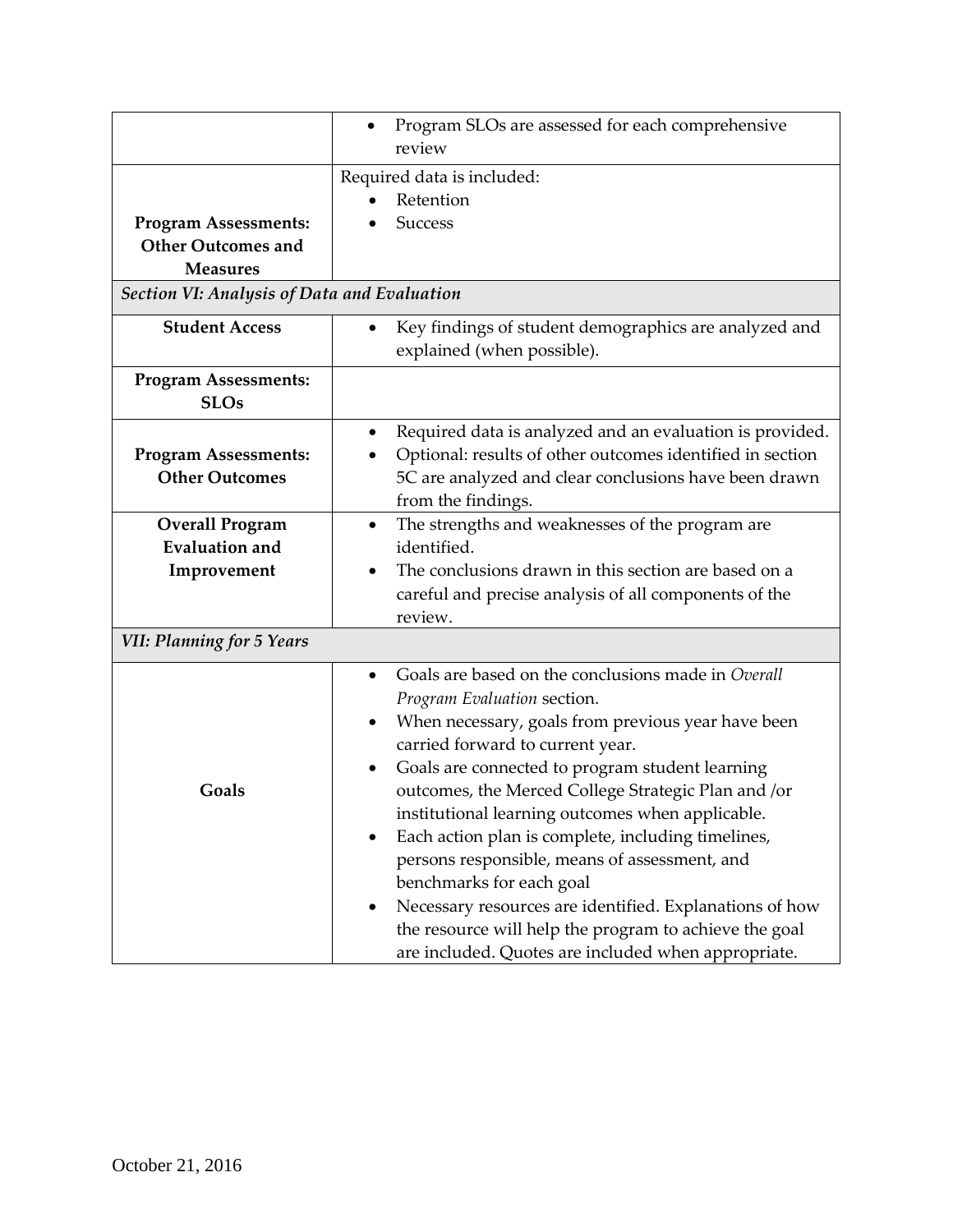| <b>Instructional Program Review Peer Rubric</b> |                    |  |  |  |                               |
|-------------------------------------------------|--------------------|--|--|--|-------------------------------|
| Program                                         |                    |  |  |  | Cohort/                       |
|                                                 |                    |  |  |  | Area                          |
| Reviewer                                        |                    |  |  |  | Date of                       |
|                                                 |                    |  |  |  | Review                        |
| <b>Section</b>                                  | <b>Meets</b>       |  |  |  | Recommendations/Commendations |
|                                                 | Expectation        |  |  |  |                               |
|                                                 | $\boldsymbol{S}$   |  |  |  |                               |
|                                                 | (Yes/No/NA         |  |  |  |                               |
|                                                 | $\bm{\mathcal{Y}}$ |  |  |  |                               |
| Overall                                         |                    |  |  |  |                               |
| <b>Program Mission</b>                          |                    |  |  |  |                               |
| Program History &                               |                    |  |  |  |                               |
| Description                                     |                    |  |  |  |                               |
|                                                 |                    |  |  |  |                               |
| Resources                                       |                    |  |  |  |                               |
| <b>Staffing</b>                                 |                    |  |  |  |                               |
| Professional                                    |                    |  |  |  |                               |
| Development                                     |                    |  |  |  |                               |
|                                                 |                    |  |  |  |                               |
|                                                 |                    |  |  |  |                               |
| Curriculum                                      |                    |  |  |  |                               |
| <b>External Factors</b>                         |                    |  |  |  |                               |
| <b>Reflection of Prior</b>                      |                    |  |  |  |                               |
| Program Review                                  |                    |  |  |  |                               |
| Identification of                               |                    |  |  |  |                               |
| <b>Outcomes</b>                                 |                    |  |  |  |                               |
|                                                 |                    |  |  |  |                               |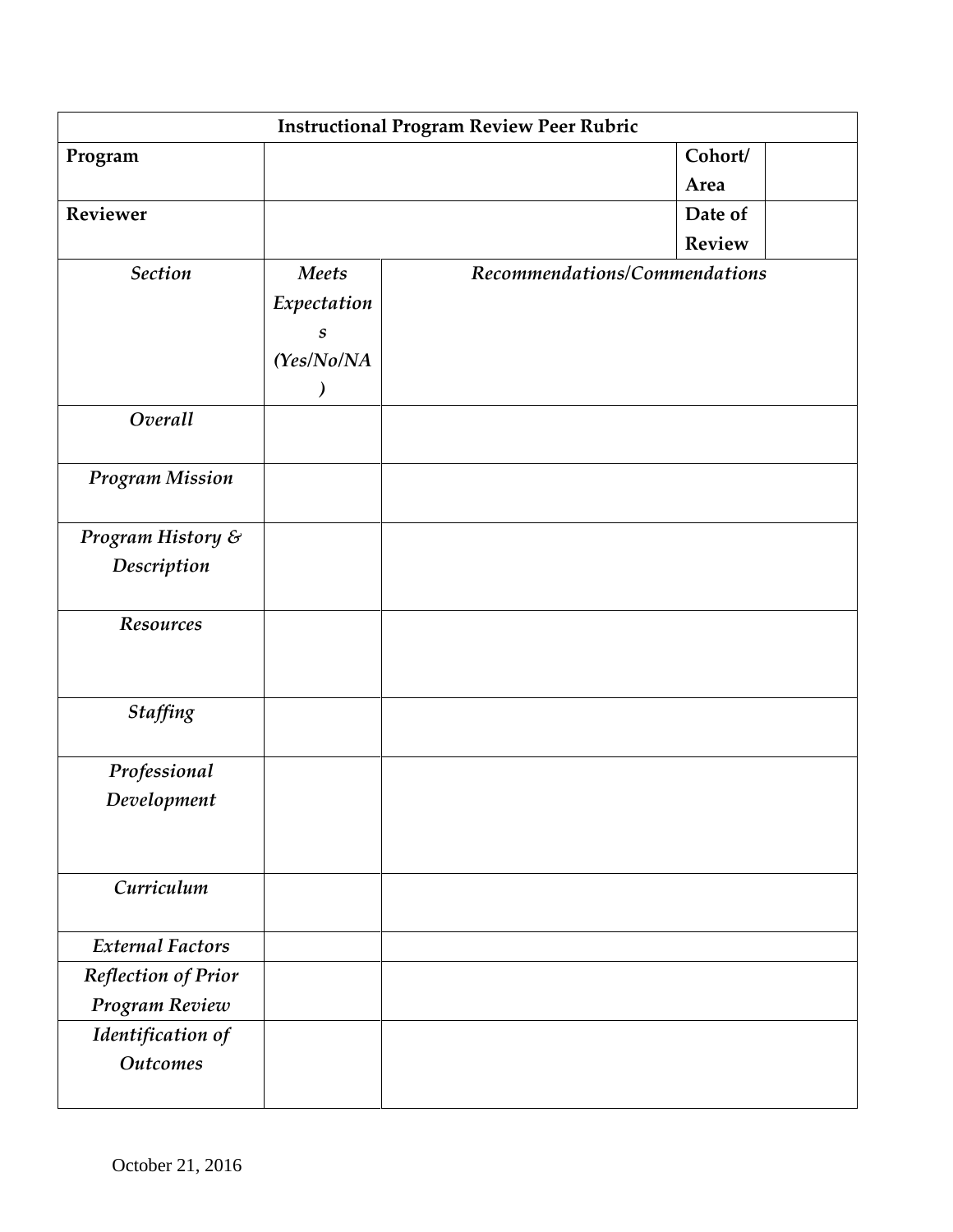| Review of Data              |  |
|-----------------------------|--|
| (Quantitative $\&$          |  |
| Qualitative)                |  |
|                             |  |
| Analysis of Data &          |  |
| <b>Program Evaluation</b>   |  |
|                             |  |
| <b>Planning for 5 Years</b> |  |
|                             |  |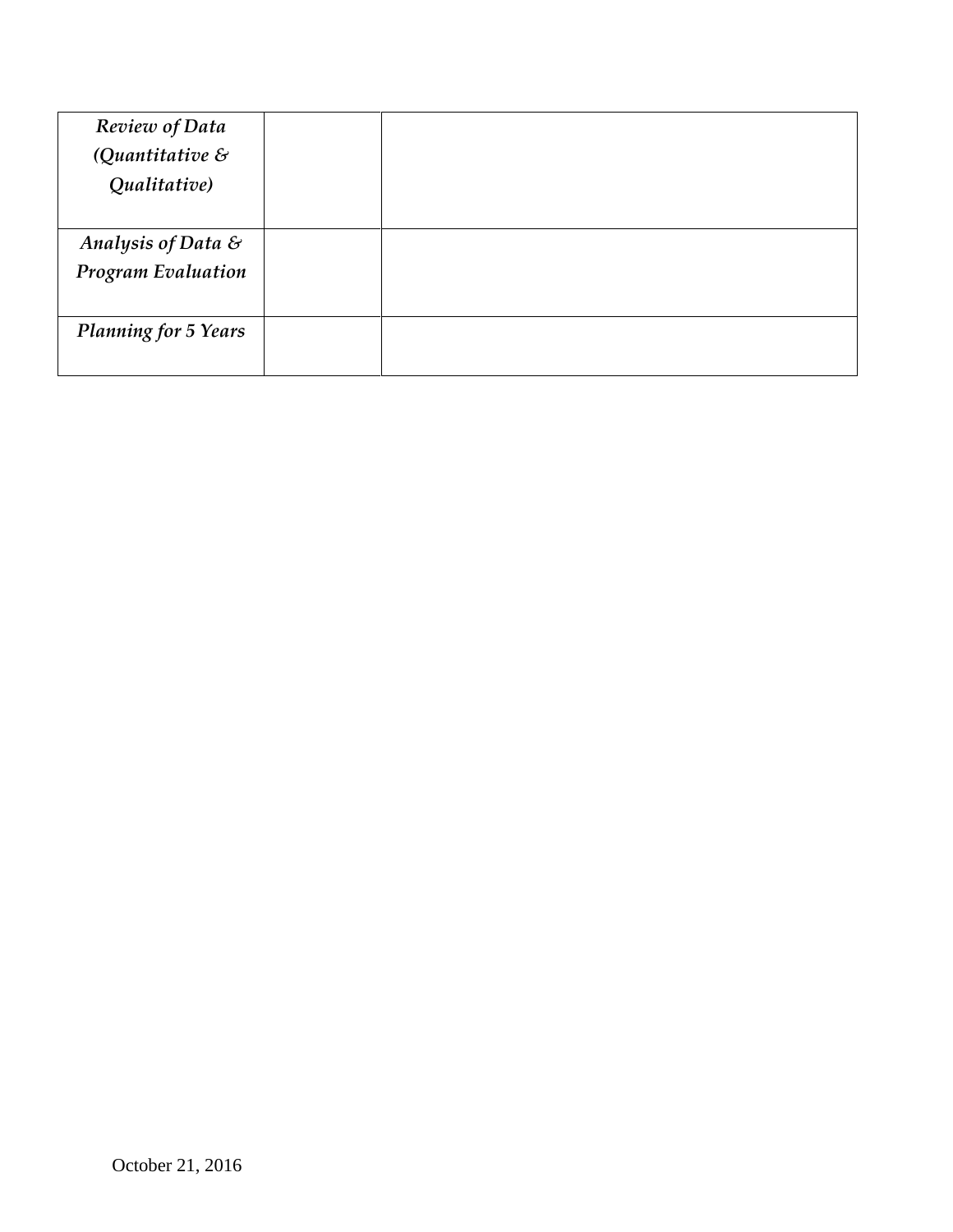### Instructional Dean Rubric

| Program Title:                       |                                  |    |     |                 |
|--------------------------------------|----------------------------------|----|-----|-----------------|
| Area/Dean:                           |                                  |    |     |                 |
| Date of Dean Review:                 |                                  |    |     |                 |
| <b>Overall Comments:</b>             |                                  |    |     |                 |
| <b>New Resource</b>                  | Documentation<br><b>Supports</b> |    |     | Recommendations |
| Requests:                            | Yes                              | No | N/A |                 |
| Faculty/Classified                   |                                  |    |     |                 |
| Software Instructional<br>or General |                                  |    |     |                 |
| <b>Faculty Development</b>           |                                  |    |     |                 |
| Program Certification                |                                  |    |     |                 |
| Equipment                            |                                  |    |     |                 |
| Facilities                           |                                  |    |     |                 |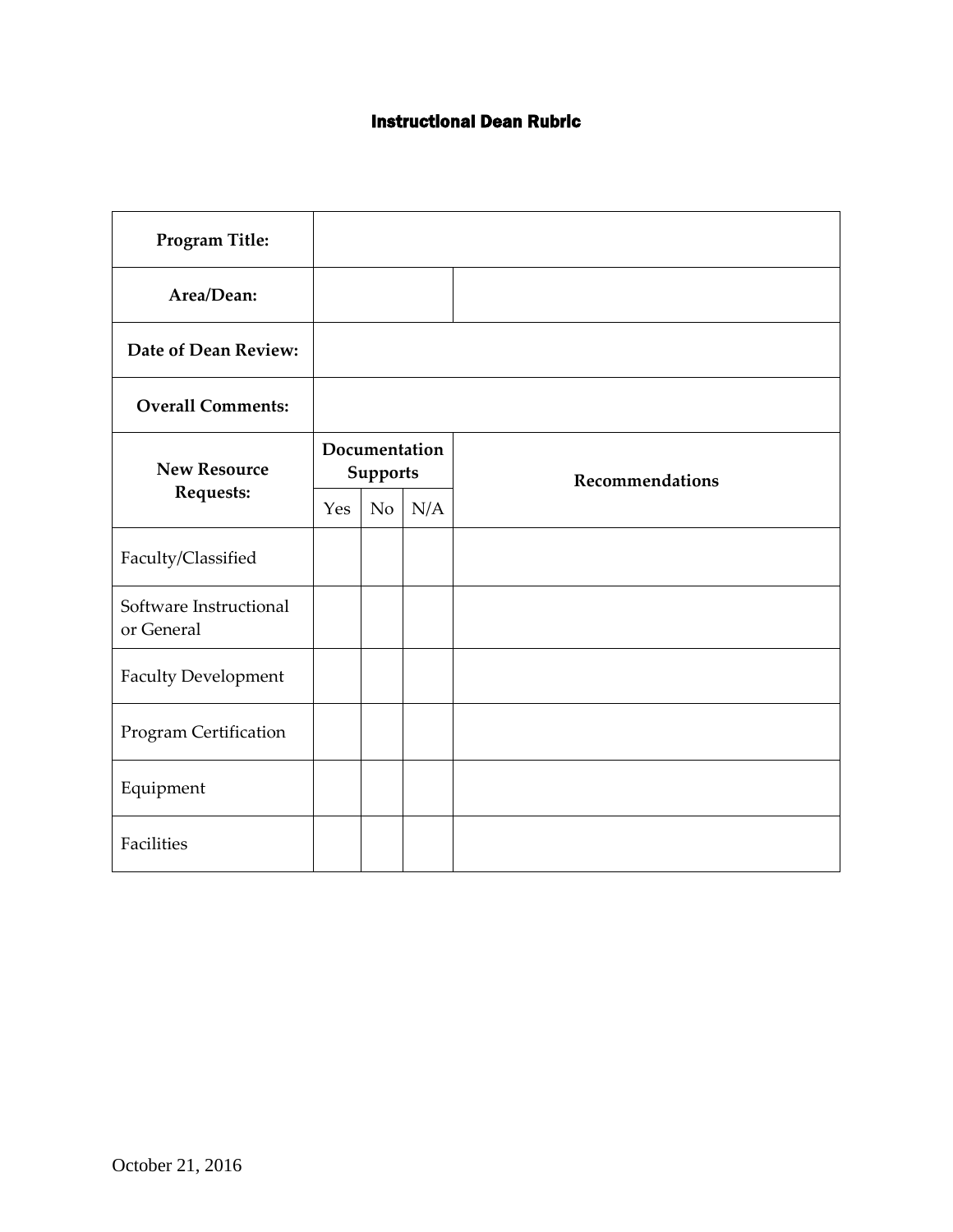#### <span id="page-17-0"></span>Evaluation of Planning and Program Review Process

In order to improve the program review process, your help and suggestions are instrumental. We ask that all parties responsible for preparation of the program reviews have input into the evaluation process.

These questions are included in the CurricuNET module and should be completed *prior* to submission of the comprehensive program review or annual planning document. The responses will be used to implement changes to the review outlines and the review processes.

- 1. Was the time frame for completion of the program review adequate? *Yes* or *No* If not, explain.
- 2. Was the review module clear and understandable? *Yes* or *No* a. If not, explain and offer suggestions for improvement.
- 3. Was it easy to use? *Yes* or *No* a. If not, explain and offer suggestions for improvement.
- 1. Were the questions relevant? *Yes* or *No* b. If not, please explain and offer suggestions for improvement.
- 2. Did you find the program review process to have value? *Yes* or *No* c. If not, please explain and offer suggestions for improvement.
- 3. Was the data you reviewed complete and presented in a clear format? *Yes* or *No*
- 4. Would you like additional data? *Yes or No* d. If yes, please identify the additional data needed.
- 5. Please offer any comments that could improve and/or streamline program review.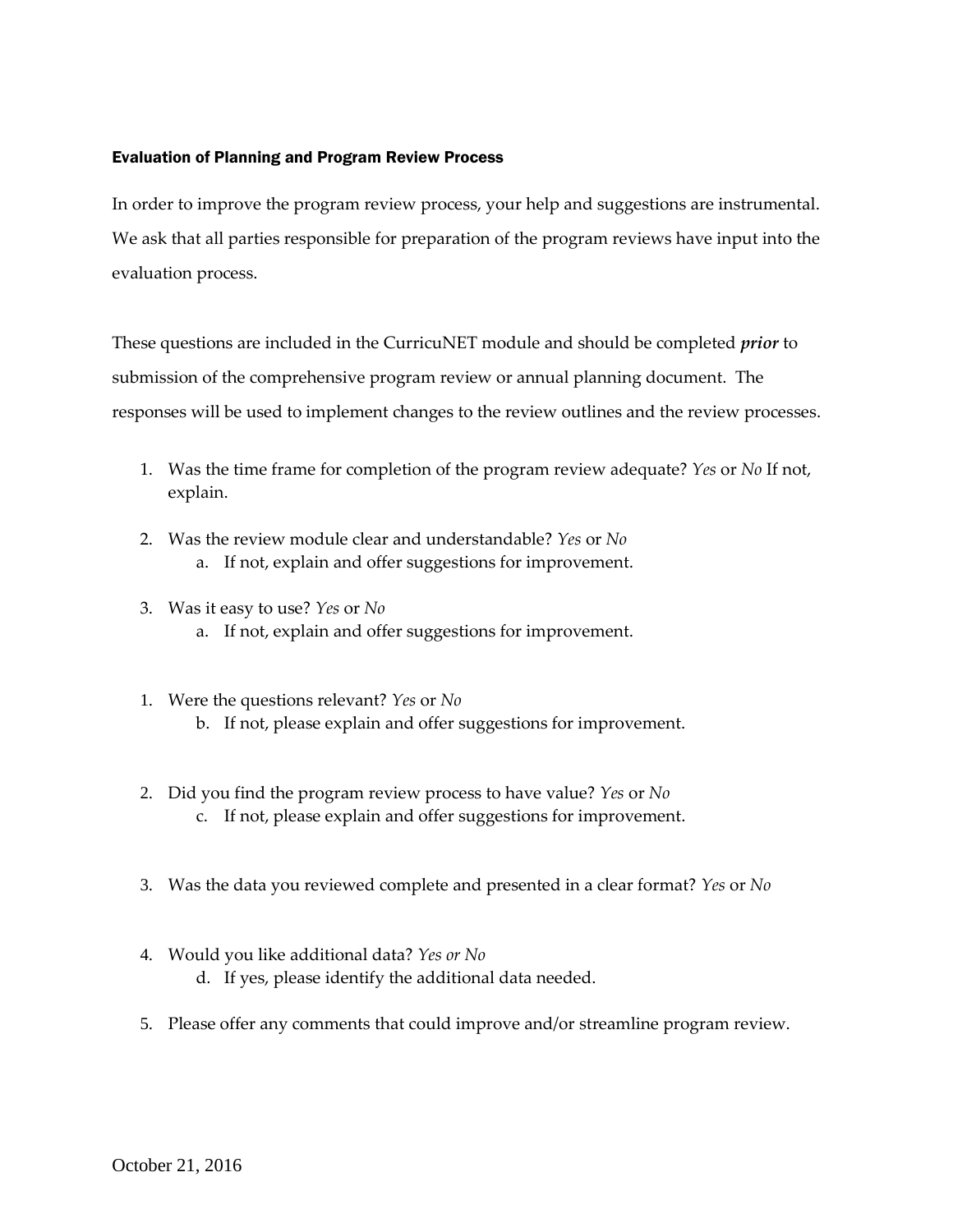#### Instructional Program Review Dean's Summary

The purpose of this summary is to provide an overview of each instructional area and initiate the integrated planning process. This summary should encapsulate the findings of each program review in the area and identify common goals. The dean's summary will be reviewed in IMPC and forwarded to EMPC for use in the integrated planning and resource allocation processes. The dean's summaries will also be sent to the Assessment Review Committee (ARC) for use in districtwide dialogue concerning the program review process.

- **How many reviews were completed in the area? Insert Number**
- **How many programs are identified in the area? Insert Number**

**What were the major findings from the reviews?** Please focus on the overall strengths and weaknesses of the programs in terms of improving student learning, as outlined in the original program review documents.

**What types of resource requests needed to improve student learning are identified in the reviews?** (i.e., technology, staff development (including training needs), other equipment, faculty positions, classified support positions, etc.)

**From the dean's perspective, is there any relevant program information (not included in the program reviews) that should also be considered for planning purposes, again with concern to student learning?**